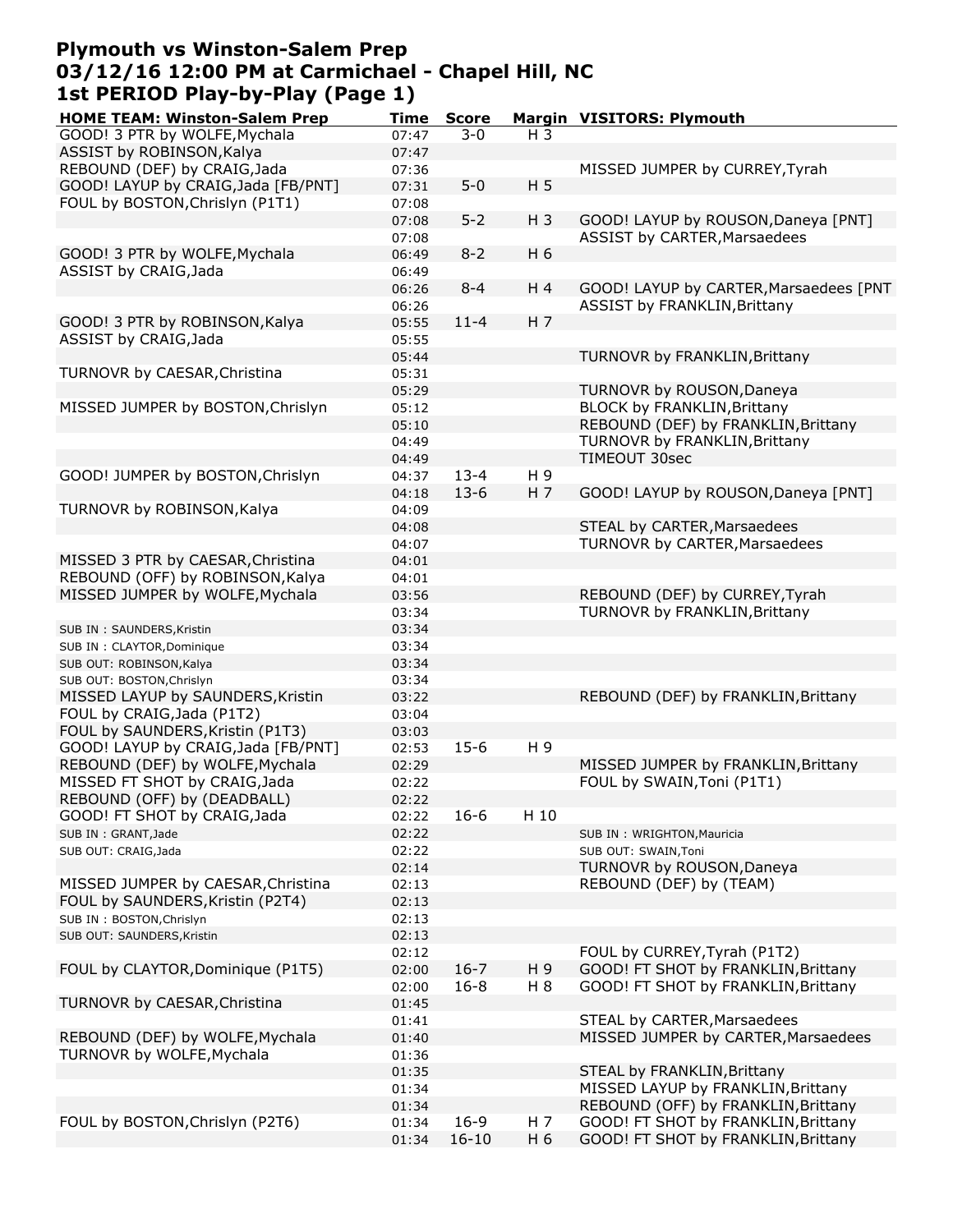### **Plymouth vs Winston-Salem Prep 03/12/16 12:00 PM at Carmichael - Chapel Hill, NC 1st PERIOD Play-by-Play (Page 2)**

| <b>HOME TEAM: Winston-Salem Prep</b> | Time  | <b>Score</b> |      | Margin VISITORS: Plymouth           |
|--------------------------------------|-------|--------------|------|-------------------------------------|
| SUB IN: ROBINSON, Kalya              | 01:34 |              |      | SUB IN : SWAIN, Toni                |
| SUB OUT: BOSTON, Chrislyn            | 01:34 |              |      | SUB OUT: CURREY, Tyrah              |
| MISSED JUMPER by CAESAR, Christina   | 01:31 |              |      | REBOUND (DEF) by ROUSON, Daneya     |
|                                      | 01:09 |              |      | MISSED LAYUP by WRIGHTON, Mauricia  |
|                                      | 01:09 |              |      | REBOUND (OFF) by WRIGHTON, Mauricia |
|                                      | 00:58 |              |      | TURNOVR by WRIGHTON, Mauricia       |
| STEAL by ROBINSON, Kalya             | 00:57 |              |      |                                     |
| MISSED FT SHOT by GRANT, Jade        | 00:57 |              |      | FOUL by WRIGHTON, Mauricia (P1T3)   |
| REBOUND (OFF) by (DEADBALL)          | 00:57 |              |      |                                     |
| MISSED FT SHOT by GRANT, Jade        | 00:57 |              |      | REBOUND (DEF) by CARTER, Marsaedees |
|                                      | 00:50 |              |      | TURNOVR by CARTER, Marsaedees       |
| STEAL by CLAYTOR, Dominique          | 00:48 |              |      |                                     |
| TURNOVR by GRANT, Jade               | 00:46 |              |      |                                     |
| STEAL by GRANT, Jade                 | 00:38 |              |      | TURNOVR by CARTER, Marsaedees       |
|                                      | 00:36 |              |      | FOUL by CARTER, Marsaedees (P1T4)   |
| GOOD! 3 PTR by ROBINSON, Kalya       | 00:26 | $19-10$      | H 9  |                                     |
| ASSIST by GRANT, Jade                | 00:26 |              |      |                                     |
|                                      | 00:11 |              |      | TURNOVR by CARTER, Marsaedees       |
| STEAL by CAESAR, Christina           | 00:09 |              |      |                                     |
| GOOD! FT SHOT by ROBINSON, Kalya     | 00:05 | $20 - 10$    | H 10 | FOUL by WRIGHTON, Mauricia (P2T5)   |
| GOOD! FT SHOT by ROBINSON, Kalya     | 00:05 | $21 - 10$    | H 11 |                                     |
|                                      | 00:05 |              |      | SUB IN: LEWIS, Daijah               |
|                                      | 00:05 |              |      | SUB OUT: CARTER, Marsaedees         |

Winston-Salem Prep 21, Plymouth 10

|                                              | In. | Off            | 2nd | Fast |     |                         |
|----------------------------------------------|-----|----------------|-----|------|-----|-------------------------|
| 1st period-only Paint T/O Chance Break Bench |     |                |     |      |     |                         |
| Plymouth 6                                   |     |                | 2 2 |      | - 0 | Score tied - 0 times.   |
| Winston-Salem Prep 4                         |     | $\overline{7}$ |     |      |     | Lead changed - 0 times. |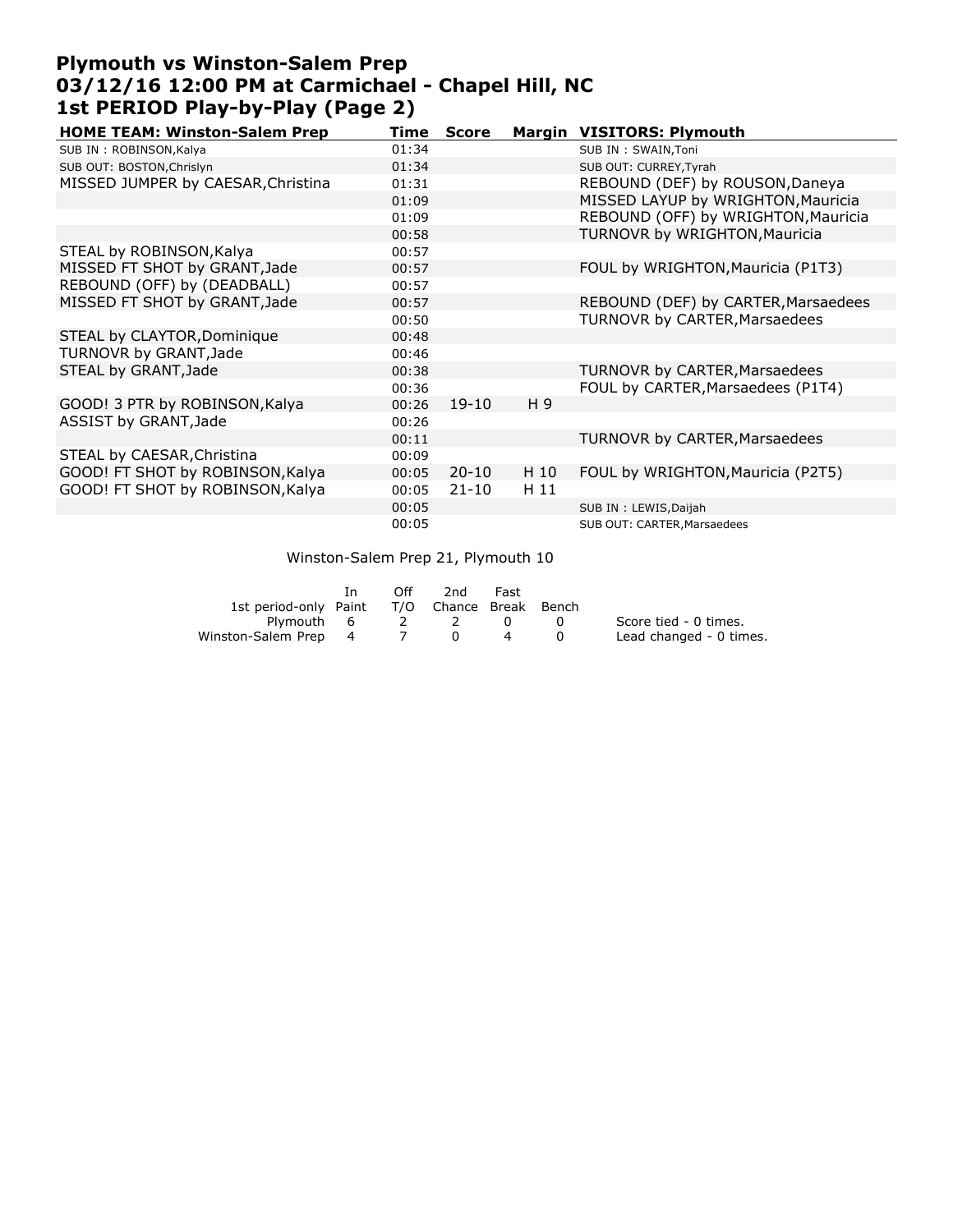# **Plymouth vs Winston-Salem Prep 03/12/16 12:00 PM at Carmichael - Chapel Hill, NC 2nd PERIOD Play-by-Play (Page 1)**

| <b>HOME TEAM: Winston-Salem Prep</b>    | Time  | <b>Score</b> |      | Margin VISITORS: Plymouth            |
|-----------------------------------------|-------|--------------|------|--------------------------------------|
| SUB IN: GRANT, Jade                     | 08:00 |              |      | SUB IN: WRIGHTON, Mauricia           |
| SUB IN : CLAYTOR, Dominique             | 08:00 |              |      | SUB IN : LEWIS, Daijah               |
| SUB OUT: WOLFE, Mychala                 | 08:00 |              |      | SUB OUT: CURREY, Tyrah               |
| SUB OUT: BOSTON, Chrislyn               | 08:00 |              |      | SUB OUT: CARTER, Marsaedees          |
| MISSED JUMPER by CLAYTOR, Dominique     | 07:42 |              |      | REBOUND (DEF) by FRANKLIN, Brittany  |
|                                         | 07:35 |              |      | TURNOVR by SWAIN, Toni               |
| STEAL by CLAYTOR, Dominique             | 07:33 |              |      |                                      |
| MISSED JUMPER by CLAYTOR, Dominique     | 07:19 |              |      | REBOUND (DEF) by FRANKLIN, Brittany  |
|                                         | 07:00 |              |      | TURNOVR by ROUSON, Daneya            |
|                                         | 07:00 |              |      | SUB IN: CARTER, Marsaedees           |
|                                         | 07:00 |              |      | SUB OUT: ROUSON, Daneya              |
|                                         | 06:36 |              |      | FOUL by WRIGHTON, Mauricia (P3T6)    |
| MISSED LAYUP by GRANT, Jade             | 06:28 |              |      | <b>BLOCK by FRANKLIN, Brittany</b>   |
| REBOUND (OFF) by CLAYTOR, Dominique     | 06:26 |              |      |                                      |
| MISSED 3 PTR by CRAIG, Jada             | 06:14 |              |      |                                      |
| REBOUND (OFF) by CLAYTOR, Dominique     | 06:14 |              |      |                                      |
| GOOD! TIP-IN by CLAYTOR, Dominique [PNT | 06:09 | $23 - 10$    | H 13 |                                      |
| SUB IN: BOSTON, Chrislyn                | 05:54 |              |      |                                      |
| SUB OUT: GRANT, Jade                    | 05:54 |              |      |                                      |
| FOUL by ROBINSON, Kalya (P1T7)          | 05:51 | $23 - 11$    | H 12 | GOOD! FT SHOT by FRANKLIN, Brittany  |
|                                         | 05:51 | $23 - 12$    | H 11 | GOOD! FT SHOT by FRANKLIN, Brittany  |
| MISSED 3 PTR by ROBINSON, Kalya         | 05:44 |              |      | REBOUND (DEF) by LEWIS, Daijah       |
|                                         | 05:29 |              |      | MISSED JUMPER by WRIGHTON, Mauricia  |
| REBOUND (DEF) by (TEAM)                 |       |              |      |                                      |
| SUB IN: WOLFE, Mychala                  | 05:29 |              |      | SUB IN: CURREY, Tyrah                |
| SUB OUT: CAESAR, Christina              | 05:29 |              |      | SUB OUT: WRIGHTON, Mauricia          |
| TURNOVR by CLAYTOR, Dominique           | 05:15 |              |      |                                      |
|                                         | 05:09 |              |      | STEAL by FRANKLIN, Brittany          |
| REBOUND (DEF) by ROBINSON, Kalya        | 05:03 |              |      | MISSED JUMPER by CURREY, Tyrah       |
| MISSED LAYUP by CRAIG, Jada             | 04:55 |              |      | REBOUND (DEF) by CARTER, Marsaedees  |
|                                         | 04:52 |              |      | TURNOVR by CARTER, Marsaedees        |
| GOOD! JUMPER by CLAYTOR, Dominique [P   | 04:50 | $25 - 12$    | H 13 |                                      |
|                                         | 04:33 |              |      | TURNOVR by CARTER, Marsaedees        |
| TURNOVR by WOLFE, Mychala               | 03:53 |              |      |                                      |
|                                         | 03:44 |              |      | TURNOVR by CURREY, Tyrah             |
| STEAL by ROBINSON, Kalya                | 03:42 |              |      |                                      |
| TURNOVR by BOSTON, Chrislyn             | 03:30 |              |      |                                      |
|                                         | 03:29 |              |      | STEAL by CARTER, Marsaedees          |
|                                         | 03:20 |              |      | TURNOVR by CARTER, Marsaedees        |
| STEAL by BOSTON, Chrislyn               | 03:19 |              |      |                                      |
| MISSED LAYUP by CRAIG, Jada             | 03:17 |              |      |                                      |
| REBOUND (OFF) by BOSTON, Chrislyn       | 03:17 |              |      |                                      |
| GOOD! TIP-IN by BOSTON, Chrislyn [PNT]  | 03:14 | $27 - 12$    | H 15 |                                      |
|                                         | 02:43 |              |      | MISSED LAYUP by LEWIS, Daijah        |
|                                         | 02:43 |              |      | REBOUND (OFF) by FRANKLIN, Brittany  |
| FOUL by CRAIG, Jada (P2T8)              | 02:39 |              |      | MISSED FT SHOT by FRANKLIN, Brittany |
|                                         | 02:39 |              |      | REBOUND (OFF) by (DEADBALL)          |
|                                         | 02:39 | $27 - 13$    | H 14 | GOOD! FT SHOT by FRANKLIN, Brittany  |
| SUB IN : CAESAR, Christina              | 02:39 |              |      | SUB IN: ROUSON, Daneya               |
| SUB IN: GRANT, Jade                     | 02:39 |              |      | SUB OUT: CARTER, Marsaedees          |
| SUB OUT: CRAIG, Jada                    | 02:39 |              |      |                                      |
| SUB OUT: CLAYTOR, Dominique             | 02:39 |              |      |                                      |
| TURNOVR by GRANT, Jade                  | 02:21 |              |      |                                      |
| REBOUND (DEF) by CAESAR, Christina      | 02:13 |              |      | MISSED 3 PTR by CURREY, Tyrah        |
| MISSED LAYUP by WOLFE, Mychala          | 02:06 |              |      |                                      |
| REBOUND (OFF) by ROBINSON, Kalya        | 02:06 |              |      |                                      |
| GOOD! TIP-IN by ROBINSON, Kalya [PNT]   | 02:04 | $29 - 13$    | H 16 |                                      |
|                                         | 01:51 |              |      | TURNOVR by ROUSON, Daneya            |
|                                         | 01:51 |              |      | <b>TIMEOUT TEAM</b>                  |
| SUB IN: SAUNDERS, Kristin               | 01:51 |              |      |                                      |
| SUB OUT: BOSTON, Chrislyn               | 01:51 |              |      |                                      |
| TURNOVR by SAUNDERS, Kristin            | 01:30 |              |      |                                      |
|                                         |       |              |      |                                      |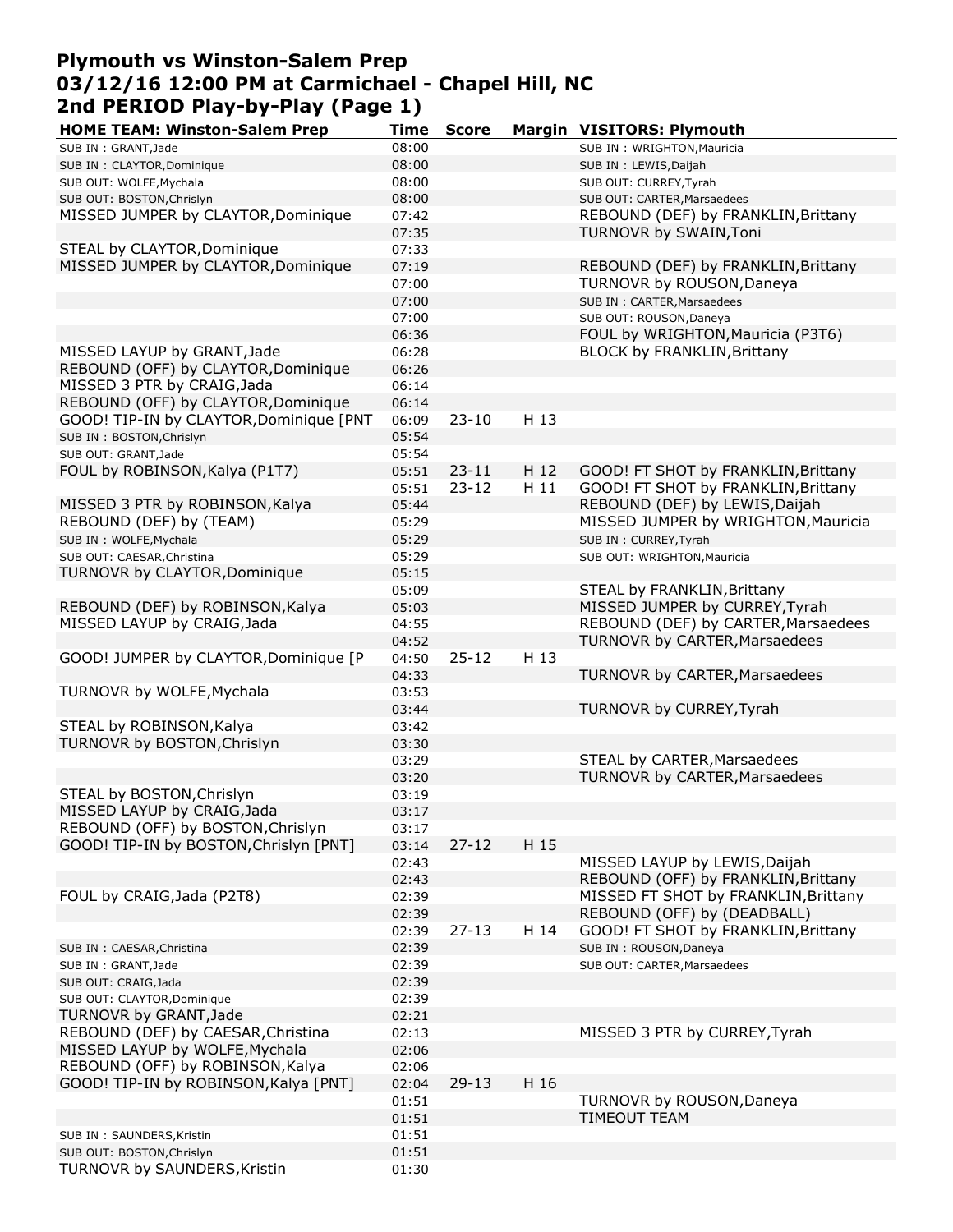## **Plymouth vs Winston-Salem Prep 03/12/16 12:00 PM at Carmichael - Chapel Hill, NC 2nd PERIOD Play-by-Play (Page 2)**

| <b>HOME TEAM: Winston-Salem Prep</b> | Time  | <b>Score</b> |      | Margin VISITORS: Plymouth            |
|--------------------------------------|-------|--------------|------|--------------------------------------|
|                                      | 01:29 |              |      | STEAL by FRANKLIN, Brittany          |
|                                      | 01:28 |              |      | MISSED JUMPER by FRANKLIN, Brittany  |
| REBOUND (DEF) by WOLFE, Mychala      | 01:23 |              |      |                                      |
| MISSED 3 PTR by CAESAR, Christina    | 01:03 |              |      |                                      |
|                                      | 00:57 |              |      | REBOUND (DEF) by FRANKLIN, Brittany  |
|                                      | 00:55 |              |      | <b>TURNOVR by FRANKLIN, Brittany</b> |
| STEAL by CAESAR, Christina           | 00:54 |              |      |                                      |
| MISSED JUMPER by SAUNDERS, Kristin   | 00:48 |              |      | REBOUND (DEF) by LEWIS, Daijah       |
|                                      | 00:36 |              |      | TURNOVR by SWAIN, Toni               |
| STEAL by GRANT, Jade                 | 00:35 |              |      |                                      |
| GOOD! FT SHOT by WOLFE, Mychala      | 00:31 | $30-13$      | H 17 | FOUL by CURREY, Tyrah (P2T7)         |
| GOOD! FT SHOT by WOLFE, Mychala      | 00:31 | $31 - 13$    | H 18 |                                      |
| SUB IN: CLAYTOR, Dominique           | 00:31 |              |      |                                      |
| SUB OUT: ROBINSON, Kalya             | 00:31 |              |      |                                      |
| STEAL by CLAYTOR, Dominique          | 00:22 |              |      | TURNOVR by CURREY, Tyrah             |
| GOOD! JUMPER by GRANT, Jade          | 00:13 | $33 - 13$    | H 20 |                                      |
| ASSIST by CLAYTOR, Dominique         | 00:13 |              |      |                                      |

#### Winston-Salem Prep 33, Plymouth 13

|                                              |   | Off. | 2nd                                      | Fast |     |                         |
|----------------------------------------------|---|------|------------------------------------------|------|-----|-------------------------|
| 2nd period-only Paint T/O Chance Break Bench |   |      |                                          |      |     |                         |
| Plymouth 0                                   |   |      | $\begin{array}{ccc} 0 & & 1 \end{array}$ |      | - 0 | Score tied - 0 times.   |
| Winston-Salem Prep                           | 8 | 10   | 6                                        |      | 6   | Lead changed - 0 times. |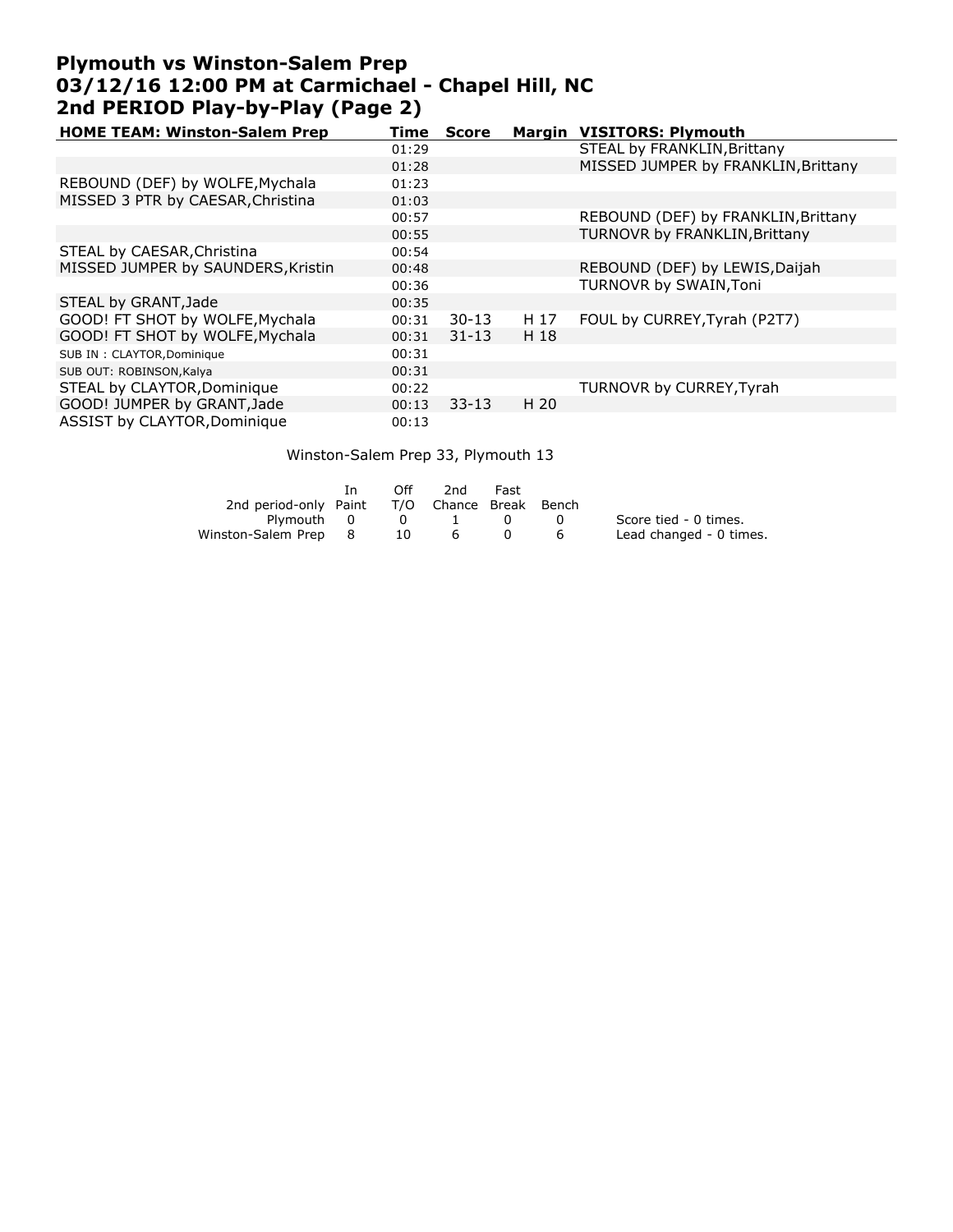# **Plymouth vs Winston-Salem Prep 03/12/16 12:00 PM at Carmichael - Chapel Hill, NC 3rd PERIOD Play-by-Play (Page 1)**

| <b>HOME TEAM: Winston-Salem Prep</b>    | Time  | <b>Score</b> |      | <b>Margin VISITORS: Plymouth</b>      |
|-----------------------------------------|-------|--------------|------|---------------------------------------|
|                                         | 07:56 |              |      | TURNOVR by CURREY, Tyrah              |
| STEAL by WOLFE, Mychala                 | 07:55 |              |      |                                       |
| GOOD! LAYUP by CAESAR, Christina [PNT]  | 07:34 | $35 - 13$    | H 22 |                                       |
| ASSIST by WOLFE, Mychala                | 07:34 |              |      |                                       |
|                                         | 07:15 | $35 - 15$    | H 20 | GOOD! LAYUP by ROUSON, Daneya [PNT]   |
|                                         | 07:15 |              |      | ASSIST by CARTER, Marsaedees          |
|                                         |       |              | H 22 |                                       |
| GOOD! LAYUP by CRAIG, Jada [PNT]        | 06:46 | $37 - 15$    |      |                                       |
| FOUL by ROBINSON, Kalya (P2T1)          | 06:33 |              |      |                                       |
| REBOUND (DEF) by BOSTON, Chrislyn       | 06:31 |              |      | MISSED LAYUP by ROUSON, Daneya        |
| GOOD! 3 PTR by CAESAR, Christina        | 06:14 | $40 - 15$    | H 25 |                                       |
| ASSIST by CRAIG, Jada                   | 06:14 |              |      |                                       |
| FOUL by ROBINSON, Kalya (P3T2)          | 06:01 |              |      | MISSED FT SHOT by FRANKLIN, Brittany  |
|                                         | 06:01 |              |      | REBOUND (OFF) by (DEADBALL)           |
|                                         | 06:01 | $40 - 16$    | H 24 | GOOD! FT SHOT by FRANKLIN, Brittany   |
| SUB IN: CLAYTOR, Dominique              | 06:01 |              |      |                                       |
| SUB OUT: ROBINSON, Kalya                | 06:01 |              |      |                                       |
| GOOD! JUMPER by CLAYTOR, Dominique [P   | 05:54 | $42 - 16$    | H 26 |                                       |
| ASSIST by BOSTON, Chrislyn              | 05:54 |              |      |                                       |
|                                         |       |              |      |                                       |
|                                         | 05:41 |              |      | TURNOVR by CURREY, Tyrah              |
| STEAL by CLAYTOR, Dominique             | 05:40 |              |      |                                       |
| TURNOVR by CLAYTOR, Dominique           | 05:38 |              |      |                                       |
|                                         | 05:33 |              |      | STEAL by FRANKLIN, Brittany           |
|                                         | 05:32 | $42 - 18$    | H 24 | GOOD! LAYUP by ROUSON, Daneya [FB/PNT |
|                                         | 05:32 |              |      | <b>ASSIST by FRANKLIN, Brittany</b>   |
| <b>TIMEOUT TEAM</b>                     | 05:26 |              |      |                                       |
| TURNOVR by CAESAR, Christina            | 05:13 |              |      |                                       |
|                                         | 05:12 |              |      | STEAL by FRANKLIN, Brittany           |
|                                         |       |              |      | TURNOVR by ROUSON, Daneya             |
| STEAL by CRAIG, Jada                    | 05:04 |              |      |                                       |
|                                         | 05:04 |              |      | FOUL by ROUSON, Daneya (P1T1)         |
| TURNOVR by BOSTON, Chrislyn             | 04:58 |              |      |                                       |
|                                         | 04:49 |              |      | TURNOVR by SWAIN, Toni                |
| GOOD! JUMPER by BOSTON, Chrislyn [PNT]  | 04:35 | $44 - 18$    | H 26 |                                       |
| ASSIST by CLAYTOR, Dominique            | 04:35 |              |      |                                       |
|                                         | 04:19 |              |      | TURNOVR by CURREY, Tyrah              |
| MISSED LAYUP by WOLFE, Mychala          | 04:13 |              |      | REBOUND (DEF) by FRANKLIN, Brittany   |
|                                         | 04:07 |              |      | TURNOVR by FRANKLIN, Brittany         |
| STEAL by CAESAR, Christina              | 04:06 |              |      |                                       |
| GOOD! JUMPER by CAESAR, Christina [PNT] | 04:02 | $46 - 18$    | H 28 |                                       |
| ASSIST by CLAYTOR, Dominique            | 04:02 |              |      |                                       |
|                                         |       |              |      |                                       |
|                                         | 03:48 |              |      | TURNOVR by ROUSON, Daneya             |
| STEAL by BOSTON, Chrislyn               | 03:46 |              |      |                                       |
| TURNOVR by (TEAM)                       | 03:40 |              |      |                                       |
| SUB IN: GRANT, Jade                     | 03:40 |              |      |                                       |
| SUB IN: SAUNDERS, Kristin               | 03:40 |              |      |                                       |
| SUB OUT: CAESAR, Christina              | 03:40 |              |      |                                       |
| SUB OUT: BOSTON, Chrislyn               | 03:40 |              |      |                                       |
| STEAL by SAUNDERS, Kristin              | 03:29 |              |      | TURNOVR by CURREY, Tyrah              |
| MISSED JUMPER by GRANT, Jade            | 03:16 |              |      | REBOUND (DEF) by FRANKLIN, Brittany   |
|                                         | 03:04 | $46 - 20$    | H 26 | GOOD! LAYUP by ROUSON, Daneya [PNT]   |
|                                         | 03:04 |              |      | <b>ASSIST by FRANKLIN, Brittany</b>   |
| MISSED LAYUP by SAUNDERS, Kristin       |       |              |      |                                       |
|                                         | 02:48 |              |      |                                       |
| REBOUND (OFF) by SAUNDERS, Kristin      | 02:48 |              |      |                                       |
| MISSED 3 PTR by WOLFE, Mychala          | 02:39 |              |      | REBOUND (DEF) by FRANKLIN, Brittany   |
|                                         | 02:27 |              |      | TURNOVR by ROUSON, Daneya             |
| STEAL by SAUNDERS, Kristin              | 02:26 |              |      |                                       |
| GOOD! LAYUP by CRAIG, Jada [FB/PNT]     | 02:23 | 48-20        | H 28 |                                       |
| ASSIST by GRANT, Jade                   | 02:23 |              |      |                                       |
|                                         | 02:07 |              |      | MISSED 3 PTR by CURREY, Tyrah         |
|                                         | 02:07 |              |      | REBOUND (OFF) by (TEAM)               |
|                                         | 02:05 |              |      | SUB IN : WRIGHTON, Mauricia           |
|                                         | 02:05 |              |      | SUB IN : LEWIS, Daijah                |
|                                         | 02:05 |              |      |                                       |
|                                         |       |              |      | SUB OUT: CARTER, Marsaedees           |
|                                         | 02:05 |              |      | SUB OUT: ROUSON, Daneya               |
|                                         | 02:00 |              |      | MISSED LAYUP by FRANKLIN, Brittany    |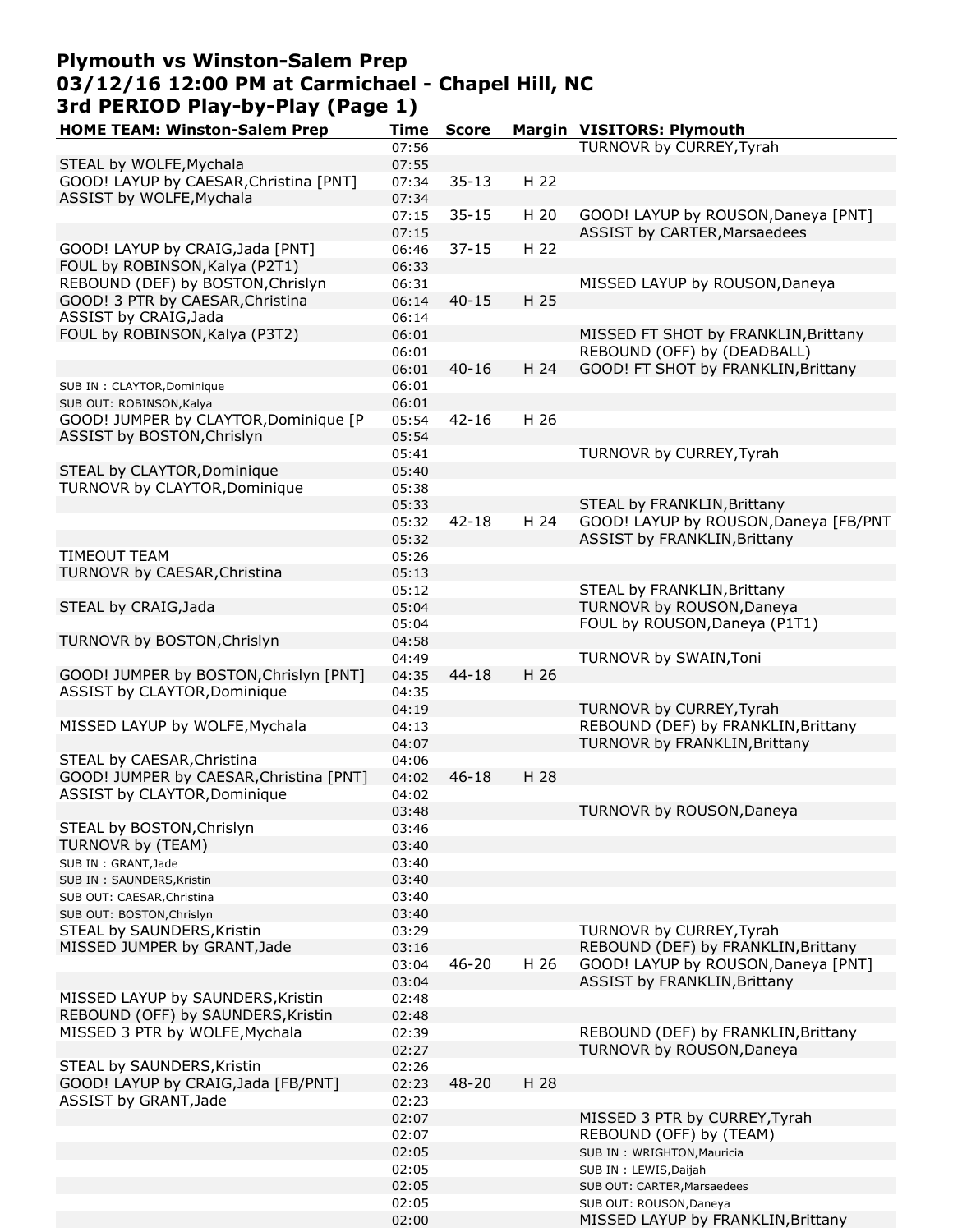#### **Plymouth vs Winston-Salem Prep 03/12/16 12:00 PM at Carmichael - Chapel Hill, NC 3rd PERIOD Play-by-Play (Page 2)**

| <b>HOME TEAM: Winston-Salem Prep</b> | Time  | <b>Score</b> |      | Margin VISITORS: Plymouth            |
|--------------------------------------|-------|--------------|------|--------------------------------------|
| <b>BLOCK by SAUNDERS, Kristin</b>    | 02:00 |              |      |                                      |
|                                      | 01:59 |              |      | REBOUND (OFF) by LEWIS, Daijah       |
| FOUL by WOLFE, Mychala (P1T3)        | 01:58 |              |      | MISSED FT SHOT by LEWIS, Daijah      |
|                                      | 01:58 |              |      | REBOUND (OFF) by (DEADBALL)          |
|                                      | 01:58 | 48-21        | H 27 | GOOD! FT SHOT by LEWIS, Daijah       |
| MISSED 3 PTR by WOLFE, Mychala       | 01:43 |              |      |                                      |
| REBOUND (OFF) by GRANT, Jade         | 01:43 |              |      |                                      |
| MISSED LAYUP by SAUNDERS, Kristin    | 01:27 |              |      | REBOUND (DEF) by LEWIS, Daijah       |
|                                      | 01:12 |              |      | TURNOVR by WRIGHTON, Mauricia        |
| STEAL by CLAYTOR, Dominique          | 01:10 |              |      |                                      |
| GOOD! 3 PTR by WOLFE, Mychala        | 00:56 | $51 - 21$    | H 30 |                                      |
| ASSIST by GRANT, Jade                | 00:56 |              |      |                                      |
|                                      | 00:43 |              |      | <b>TURNOVR by FRANKLIN, Brittany</b> |
| MISSED 3 PTR by WOLFE, Mychala       | 00:31 |              |      | REBOUND (DEF) by FRANKLIN, Brittany  |
| FOUL by GRANT, Jade (P1T4)           | 00:21 |              |      | MISSED FT SHOT by WRIGHTON, Mauricia |
|                                      | 00:21 |              |      | REBOUND (OFF) by (DEADBALL)          |
|                                      | 00:21 |              |      | MISSED FT SHOT by WRIGHTON, Mauricia |
|                                      | 00:21 |              |      | REBOUND (OFF) by WRIGHTON, Mauricia  |
| REBOUND (DEF) by GRANT, Jade         | 00:06 |              |      | MISSED 3 PTR by CURREY, Tyrah        |
| GOOD! LAYUP by GRANT, Jade [PNT]     | 00:06 | $53 - 21$    | H 32 |                                      |
| MISSED FT SHOT by GRANT, Jade        | 00:06 |              |      | FOUL by WRIGHTON, Mauricia (P4T2)    |
| REBOUND (OFF) by WOLFE, Mychala      | 00:06 |              |      |                                      |
|                                      |       |              |      |                                      |

#### Winston-Salem Prep 53, Plymouth 21

|                          | In. | Off | 2nd                    | Fast |    |                         |
|--------------------------|-----|-----|------------------------|------|----|-------------------------|
| 3rd period-only Paint    |     |     | T/O Chance Break Bench |      |    |                         |
| Plymouth 6 2 1           |     |     |                        | 2 1  |    | Score tied - 0 times.   |
| Winston-Salem Prep 14 11 |     |     | $\mathbf{0}$           |      | -4 | Lead changed - 0 times. |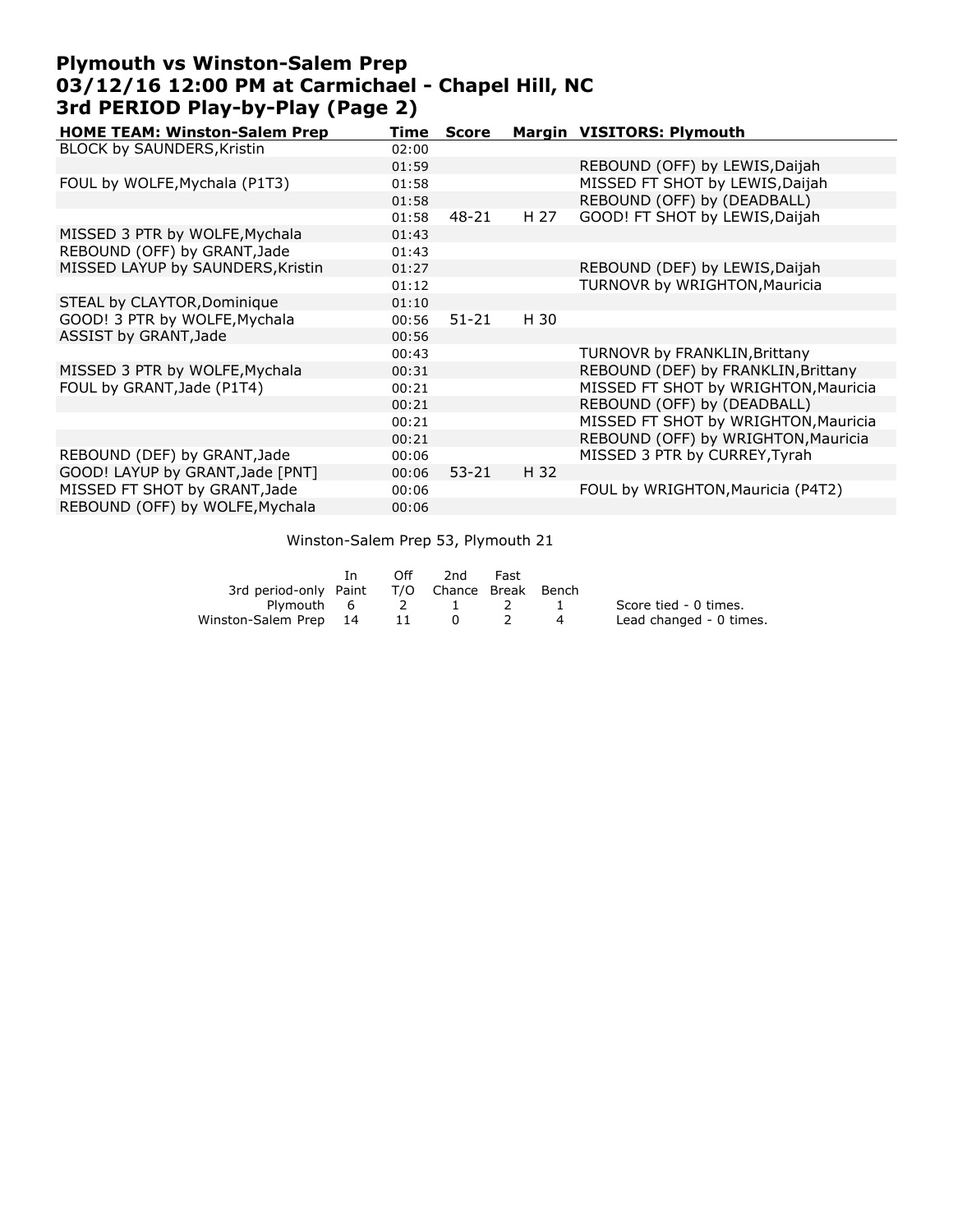## **Plymouth vs Winston-Salem Prep 03/12/16 12:00 PM at Carmichael - Chapel Hill, NC 4th PERIOD Play-by-Play (Page 1)**

| <b>HOME TEAM: Winston-Salem Prep</b><br>SUB IN: GRANT, Jade | Time<br>08:00 | <b>Score</b> |      | Margin VISITORS: Plymouth<br>SUB IN : LEWIS, Daijah |
|-------------------------------------------------------------|---------------|--------------|------|-----------------------------------------------------|
|                                                             | 08:00         |              |      | SUB OUT: CURREY, Tyrah                              |
| SUB IN : CLAYTOR, Dominique                                 | 08:00         |              |      |                                                     |
| SUB IN: SAUNDERS, Kristin<br>SUB OUT: CAESAR, Christina     | 08:00         |              |      |                                                     |
| SUB OUT: ROBINSON, Kalya                                    | 08:00         |              |      |                                                     |
|                                                             | 08:00         |              |      |                                                     |
| SUB OUT: BOSTON, Chrislyn                                   | 07:52         |              |      | TURNOVR by ROUSON, Daneya                           |
| STEAL by SAUNDERS, Kristin                                  | 07:51         |              |      |                                                     |
| GOOD! LAYUP by GRANT, Jade [FB/PNT]                         | 07:49         | $55 - 21$    | H 34 |                                                     |
| FOUL by SAUNDERS, Kristin (P3T5)                            | 07:26         |              |      |                                                     |
|                                                             | 07:21         |              |      | TURNOVR by SWAIN, Toni                              |
| STEAL by CLAYTOR, Dominique                                 | 07:19         |              |      |                                                     |
| GOOD! LAYUP by GRANT, Jade [FB/PNT]                         | 07:15         | $57 - 21$    | H 36 |                                                     |
| ASSIST by CLAYTOR, Dominique                                | 07:15         |              |      |                                                     |
|                                                             | 06:59         | $57 - 24$    | H 33 | GOOD! 3 PTR by CARTER, Marsaedees                   |
|                                                             | 06:59         |              |      | ASSIST by ROUSON, Daneya                            |
| FOUL by SAUNDERS, Kristin (P4T6)                            | 06:57         |              |      |                                                     |
|                                                             | 06:57         | $57 - 26$    | H 31 | GOOD! LAYUP by LEWIS, Daijah [PNT]                  |
|                                                             | 06:57         |              |      | ASSIST by SWAIN, Toni                               |
| SUB IN: ROBINSON, Kalya                                     | 06:57         |              |      |                                                     |
| SUB OUT: WOLFE, Mychala                                     | 06:57         |              |      |                                                     |
| GOOD! LAYUP by CLAYTOR, Dominique [PNT                      | 06:34         | $59 - 26$    | H 33 |                                                     |
| ASSIST by CRAIG, Jada                                       | 06:34         |              |      |                                                     |
| FOUL by GRANT, Jade (P2T7)                                  | 06:29         |              |      | MISSED FT SHOT by FRANKLIN, Brittany                |
|                                                             | 06:29         |              |      | REBOUND (OFF) by (DEADBALL)                         |
|                                                             | 06:29         |              |      | MISSED FT SHOT by FRANKLIN, Brittany                |
|                                                             | 06:29         |              |      | REBOUND (OFF) by CARTER, Marsaedees                 |
| SUB IN: BOSTON, Chrislyn                                    | 06:29         |              |      |                                                     |
| SUB OUT: SAUNDERS, Kristin                                  | 06:29         |              |      |                                                     |
|                                                             | 06:27         |              |      | TURNOVR by CARTER, Marsaedees                       |
| TURNOVR by GRANT, Jade                                      | 06:19         |              |      |                                                     |
|                                                             | 06:18         |              |      | STEAL by LEWIS, Daijah                              |
| FOUL by CLAYTOR, Dominique (P2T8)                           | 06:01         |              |      | MISSED FT SHOT by SWAIN, Toni                       |
| REBOUND (DEF) by BOSTON, Chrislyn                           | 06:01         |              |      |                                                     |
| SUB IN : CAESAR, Christina                                  | 06:01         |              |      |                                                     |
| SUB OUT: GRANT, Jade                                        | 06:01         |              |      |                                                     |
| MISSED FT SHOT by CAESAR, Christina                         | 05:51         |              |      | FOUL by CARTER, Marsaedees (P2T3)                   |
| REBOUND (OFF) by (DEADBALL)                                 | 05:51         |              |      |                                                     |
| MISSED FT SHOT by CAESAR, Christina                         | 05:51         |              |      | REBOUND (DEF) by FRANKLIN, Brittany                 |
|                                                             | 05:41         | $59 - 28$    |      | H 31 GOOD! LAYUP by FRANKLIN, Brittany [PNT]        |
| MISSED LAYUP by ROBINSON, Kalya                             | 05:32         |              |      |                                                     |
| REBOUND (OFF) by ROBINSON, Kalya                            | 05:32         |              |      |                                                     |
| TURNOVR by BOSTON, Chrislyn                                 | 05:22         |              |      |                                                     |
| REBOUND (DEF) by ROBINSON, Kalya                            | 05:02         |              |      | MISSED JUMPER by LEWIS, Daijah                      |
| GOOD! LAYUP by BOSTON, Chrislyn [FB/PNT                     | 04:54         | $61 - 28$    | H 33 |                                                     |
| ASSIST by CLAYTOR, Dominique                                | 04:54         |              |      |                                                     |
|                                                             | 04:36         | 61-30        | H 31 | GOOD! LAYUP by FRANKLIN, Brittany [PNT]             |
|                                                             | 04:36         |              |      | ASSIST by ROUSON, Daneya                            |
| MISSED JUMPER by CAESAR, Christina                          | 04:19         |              |      |                                                     |
| REBOUND (OFF) by CAESAR, Christina                          | 04:19         |              |      |                                                     |
| MISSED FT SHOT by CRAIG, Jada                               | 04:03         |              |      | FOUL by FRANKLIN, Brittany (P1T4)                   |
| REBOUND (OFF) by (DEADBALL)                                 | 04:03         |              |      |                                                     |
| GOOD! FT SHOT by CRAIG, Jada                                | 04:03         | 62-30        | H 32 |                                                     |
|                                                             | 04:03         |              |      | SUB IN: CURREY, Tyrah                               |
|                                                             | 04:03         |              |      | SUB OUT: LEWIS, Daijah                              |
|                                                             | 03:56         |              |      | TURNOVR by SWAIN, Toni                              |
| TIMEOUT 30sec                                               | 03:26         |              |      |                                                     |
| SUB IN: WOLFE, Mychala                                      | 03:26         |              |      |                                                     |
| SUB OUT: BOSTON, Chrislyn                                   | 03:26         |              |      |                                                     |
| MISSED LAYUP by CRAIG, Jada                                 | 02:17         |              |      |                                                     |
|                                                             |               |              |      |                                                     |